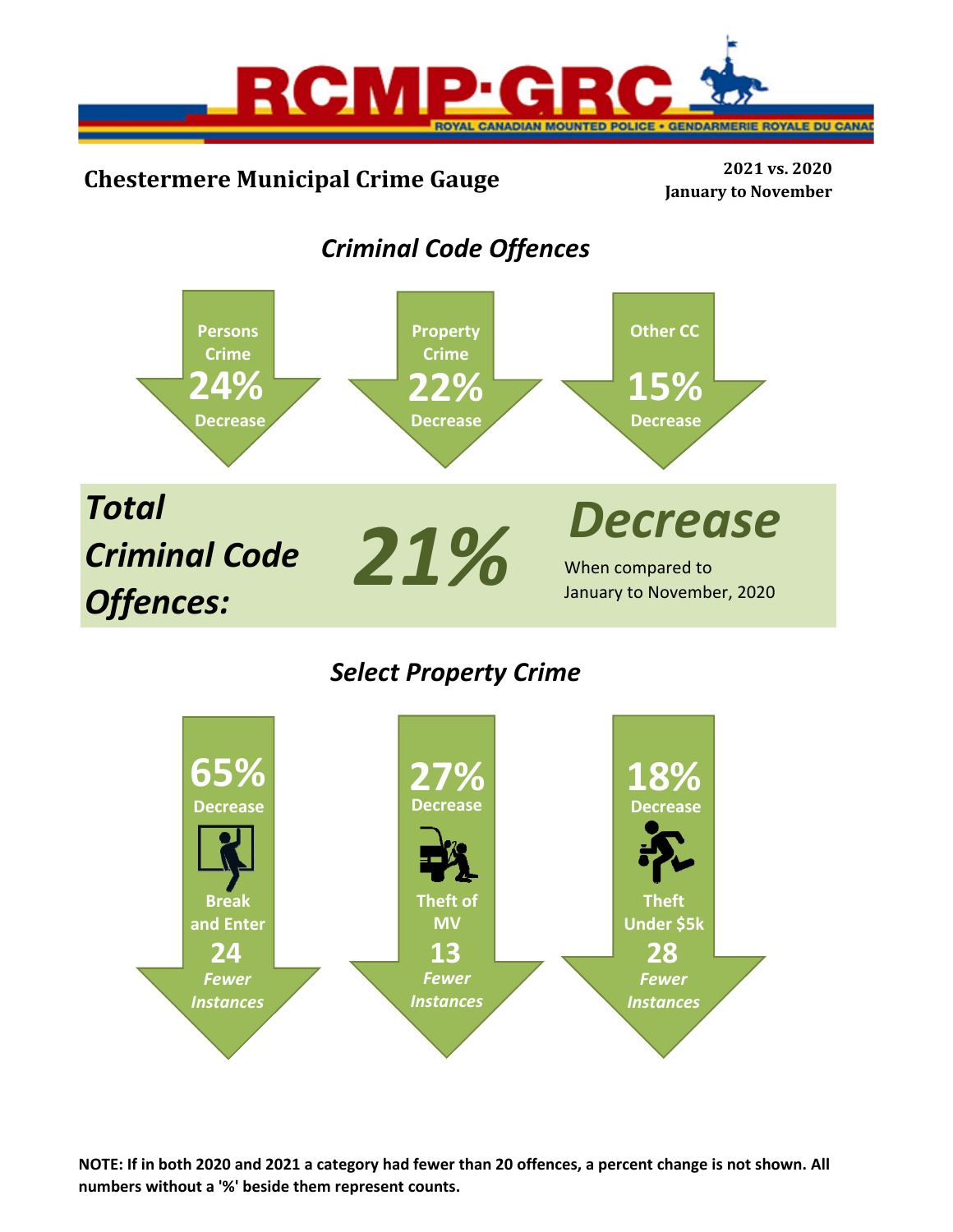## **January to November: 2017 ‐ 2021 Chestermere Municipal Detachment Crime Statistics (Actual)**

| All categories contain "Attempted" and/or "Completed" |              |                |                |                |                |              |                         |                         | December 3, 2021           |
|-------------------------------------------------------|--------------|----------------|----------------|----------------|----------------|--------------|-------------------------|-------------------------|----------------------------|
| <b>CATEGORY</b>                                       | <b>Trend</b> | 2017           | 2018           | 2019           | 2020           | 2021         | % Change<br>2017 - 2021 | % Change<br>2020 - 2021 | Avg File $+/-$<br>per Year |
| Homicides & Offences Related to Death                 |              | $\pmb{0}$      | $\overline{2}$ | $\pmb{0}$      | $\overline{2}$ | 0            | N/A                     | $-100%$                 | 0.0                        |
| Robbery                                               |              | $\overline{2}$ | 3              | $\mathbf{1}$   | $\overline{2}$ | 6            | 200%                    | 200%                    | 0.7                        |
| Sexual Assaults                                       |              | $\overline{4}$ | 10             | 9              | 9              | 8            | 100%                    | $-11%$                  | 0.7                        |
| <b>Other Sexual Offences</b>                          |              | $\overline{4}$ | 13             | $\overline{7}$ | 8              | 3            | $-25%$                  | $-63%$                  | $-0.7$                     |
| Assault                                               |              | 94             | 90             | 74             | 97             | 76           | $-19%$                  | $-22%$                  | $-2.9$                     |
| Kidnapping/Hostage/Abduction                          |              | $\mathbf{1}$   | $\mathbf 0$    | $\overline{2}$ | $\overline{2}$ | $\mathbf{1}$ | 0%                      | $-50%$                  | 0.2                        |
| Extortion                                             |              | $\mathbf 1$    | 4              | $\overline{2}$ | $\mathbf{1}$   | $\mathbf{1}$ | 0%                      | 0%                      | $-0.3$                     |
| <b>Criminal Harassment</b>                            |              | 16             | 25             | 33             | 43             | 27           | 69%                     | $-37%$                  | 4.0                        |
| <b>Uttering Threats</b>                               |              | 31             | 60             | 51             | 53             | 42           | 35%                     | $-21%$                  | 1.5                        |
| <b>TOTAL PERSONS</b>                                  |              | 153            | 207            | 179            | 217            | 164          | 7%                      | $-24%$                  | 3.2                        |
| Break & Enter                                         |              | 60             | 66             | 64             | 37             | 13           | $-78%$                  | $-65%$                  | $-12.3$                    |
| Theft of Motor Vehicle                                |              | 73             | 98             | 57             | 49             | 36           | $-51%$                  | $-27%$                  | $-12.3$                    |
| Theft Over \$5,000                                    |              | 21             | 19             | 18             | 13             | 5            | $-76%$                  | $-62%$                  | $-3.8$                     |
| Theft Under \$5,000                                   |              | 281            | 315            | 223            | 158            | 130          | $-54%$                  | $-18%$                  | $-45.9$                    |
| Possn Stn Goods                                       |              | 75             | 95             | 71             | 24             | 23           | $-69%$                  | $-4%$                   | $-17.5$                    |
| Fraud                                                 |              | 82             | 85             | 117            | 81             | 66           | $-20%$                  | $-19%$                  | $-3.6$                     |
| Arson                                                 |              | $\overline{2}$ | $\mathbf{1}$   | 3              | $\mathbf 0$    | 3            | 50%                     | N/A                     | 0.1                        |
| Mischief - Damage To Property                         |              | 0              | 0              | 30             | 106            | 76           | N/A                     | $-28%$                  | 25.8                       |
| Mischief - Other                                      |              | 186            | 233            | 104            | 45             | 50           | $-73%$                  | 11%                     | $-46.0$                    |
| <b>TOTAL PROPERTY</b>                                 |              | 780            | 912            | 687            | 513            | 402          | $-48%$                  | $-22%$                  | $-115.5$                   |
| Offensive Weapons                                     |              | 22             | 20             | 21             | 13             | 8            | $-64%$                  | $-38%$                  | $-3.5$                     |
| Disturbing the peace                                  |              | 65             | 49             | 46             | 54             | 42           | $-35%$                  | $-22%$                  | $-4.1$                     |
| Fail to Comply & Breaches                             |              | 39             | 51             | 73             | 28             | 33           | $-15%$                  | 18%                     | $-3.5$                     |
| OTHER CRIMINAL CODE                                   |              | 33             | 45             | 39             | 31             | 24           | $-27%$                  | $-23%$                  | $-3.2$                     |
| <b>TOTAL OTHER CRIMINAL CODE</b>                      |              | 159            | 165            | 179            | 126            | 107          | $-33%$                  | $-15%$                  | $-14.3$                    |
| <b>TOTAL CRIMINAL CODE</b>                            |              | 1,092          | 1,284          | 1,045          | 856            | 673          | $-38%$                  | $-21%$                  | $-126.6$                   |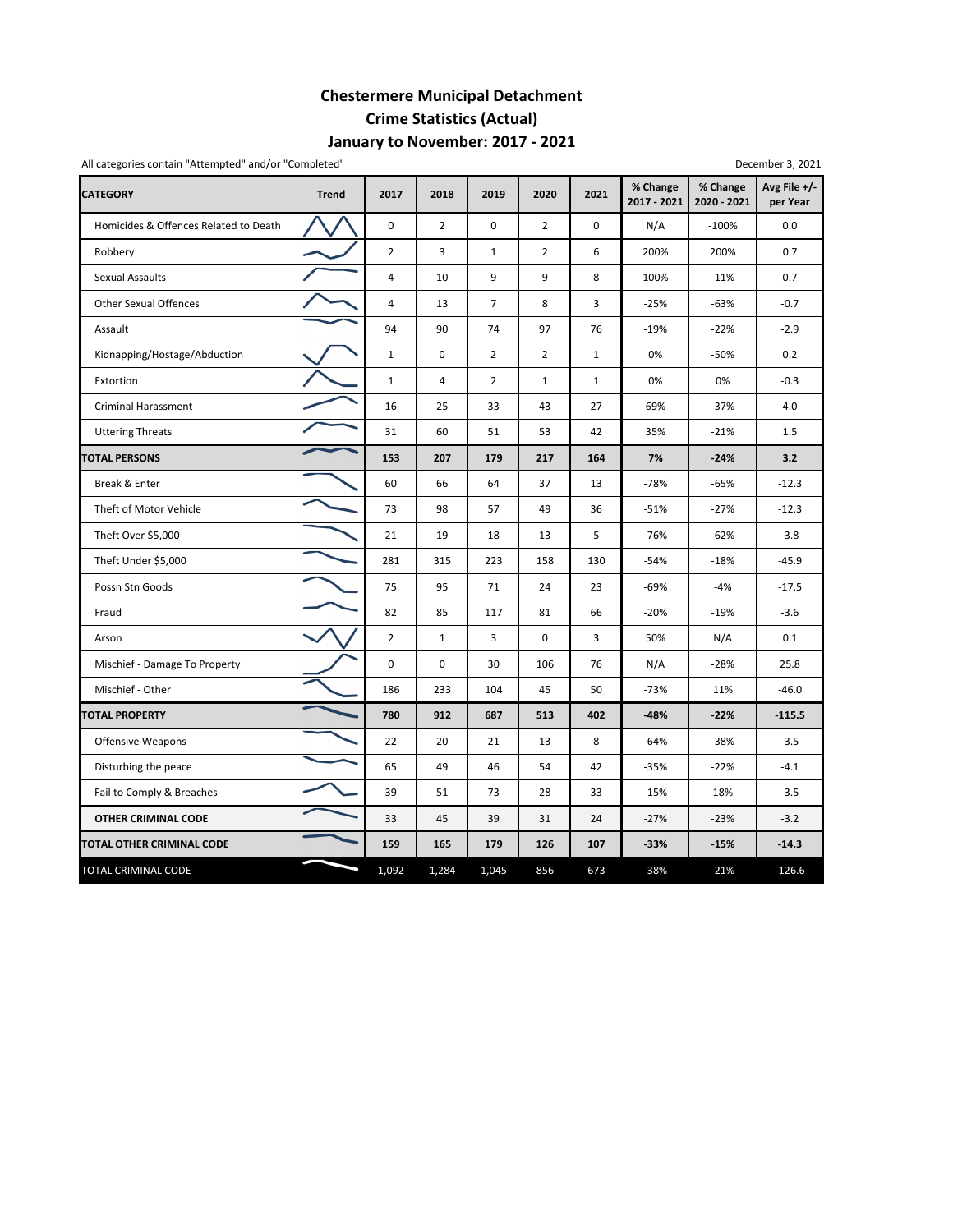## **January to November: 2017 ‐ 2021 Chestermere Municipal Detachment Crime Statistics (Actual)**

| All categories contain "Attempted" and/or "Completed" |              |                |              |                |              |                |                         |                         | December 3, 2021         |
|-------------------------------------------------------|--------------|----------------|--------------|----------------|--------------|----------------|-------------------------|-------------------------|--------------------------|
| <b>CATEGORY</b>                                       | <b>Trend</b> | 2017           | 2018         | 2019           | 2020         | 2021           | % Change<br>2017 - 2021 | % Change<br>2020 - 2021 | Avg File +/-<br>per Year |
| Drug Enforcement - Production                         |              | $\mathbf{1}$   | 0            | $\mathbf 0$    | 0            | 0              | $-100%$                 | N/A                     | $-0.2$                   |
| Drug Enforcement - Possession                         |              | 50             | 40           | 9              | 5            | 10             | $-80%$                  | 100%                    | $-11.5$                  |
| Drug Enforcement - Trafficking                        |              | 8              | 6            | 6              | 8            | $\overline{7}$ | $-13%$                  | $-13%$                  | 0.0                      |
| Drug Enforcement - Other                              |              | 0              | 0            | $\pmb{0}$      | 0            | 0              | N/A                     | N/A                     | 0.0                      |
| <b>Total Drugs</b>                                    |              | 59             | 46           | 15             | 13           | 17             | $-71%$                  | 31%                     | $-11.7$                  |
| Cannabis Enforcement                                  |              | 0              | 0            | $\overline{2}$ | $\mathbf{1}$ | 3              | N/A                     | 200%                    | 0.7                      |
| Federal - General                                     |              | 30             | 8            | 12             | 10           | $\overline{7}$ | $-77%$                  | -30%                    | $-4.4$                   |
| <b>TOTAL FEDERAL</b>                                  |              | 89             | 54           | 29             | 24           | 27             | $-70%$                  | 13%                     | $-15.4$                  |
| Liquor Act                                            |              | 35             | 42           | 35             | 40           | 53             | 51%                     | 33%                     | 3.4                      |
| Cannabis Act                                          |              | $\mathbf 0$    | $\mathbf 1$  | 17             | 22           | 16             | N/A                     | -27%                    | 5.3                      |
| Mental Health Act                                     |              | 103            | 96           | 94             | 112          | 103            | 0%                      | $-8%$                   | 1.6                      |
| <b>Other Provincial Stats</b>                         |              | 157            | 137          | 205            | 196          | 190            | 21%                     | $-3%$                   | 12.5                     |
| <b>Total Provincial Stats</b>                         |              | 295            | 276          | 351            | 370          | 362            | 23%                     | $-2%$                   | 22.8                     |
| Municipal By-laws Traffic                             |              | $\overline{7}$ | 28           | 85             | 35           | 20             | 186%                    | -43%                    | 3.3                      |
| Municipal By-laws                                     |              | 407            | 319          | 245            | 350          | 232            | $-43%$                  | -34%                    | $-31.9$                  |
| <b>Total Municipal</b>                                |              | 414            | 347          | 330            | 385          | 252            | $-39%$                  | $-35%$                  | $-28.6$                  |
| Fatals                                                |              | 0              | 0            | $\mathbf{1}$   | 0            | 1              | N/A                     | N/A                     | 0.2                      |
| Injury MVC                                            |              | 22             | 21           | 23             | 17           | 20             | -9%                     | 18%                     | $-0.8$                   |
| Property Damage MVC (Reportable)                      |              | 237            | 238          | 198            | 129          | 143            | $-40%$                  | 11%                     | $-29.7$                  |
| Property Damage MVC (Non Reportable)                  |              | 24             | 39           | 42             | 25           | 32             | 33%                     | 28%                     | 0.2                      |
| <b>TOTAL MVC</b>                                      |              | 283            | 298          | 264            | 171          | 196            | $-31%$                  | 15%                     | $-30.1$                  |
| Roadside Suspension - Alcohol (Prov)                  |              | N/A            | N/A          | N/A            | N/A          | N/A            | N/A                     | N/A                     | N/A                      |
| Roadside Suspension - Drugs (Prov)                    |              | N/A            | N/A          | N/A            | N/A          | N/A            | N/A                     | N/A                     | N/A                      |
| <b>Total Provincial Traffic</b>                       |              | 2,171          | 4,692        | 7,033          | 3,367        | 4,782          | 120%                    | 42%                     | 389.7                    |
| <b>Other Traffic</b>                                  |              | 28             | 18           | 23             | 30           | 11             | $-61%$                  | -63%                    | $-2.2$                   |
| <b>Criminal Code Traffic</b>                          |              | 88             | 114          | 81             | 70           | 41             | $-53%$                  | $-41%$                  | $-13.8$                  |
| <b>Common Police Activities</b>                       |              |                |              |                |              |                |                         |                         |                          |
| <b>False Alarms</b>                                   |              | 311            | 247          | 94             | 65           | 69             | $-78%$                  | 6%                      | $-66.6$                  |
| False/Abandoned 911 Call and 911 Act                  |              | 20             | 15           | 11             | 23           | 23             | 15%                     | 0%                      | 1.4                      |
| Suspicious Person/Vehicle/Property                    |              | 208            | 200          | 238            | 206          | 140            | $-33%$                  | $-32%$                  | $-13.0$                  |
| Persons Reported Missing                              |              | 23             | 38           | 37             | 24           | 32             | 39%                     | 33%                     | 0.4                      |
| Search Warrants                                       |              | $\mathbf{1}$   | $\mathbf{1}$ | $\overline{2}$ | 4            | $\mathbf{1}$   | 0%                      | $-75%$                  | 0.3                      |
| Spousal Abuse - Survey Code (Reported)                |              | 186            | 184          | 184            | 168          | 138            | $-26%$                  | -18%                    | $-11.2$                  |
| Form 10 (MHA) (Reported)                              |              | 0              | 0            | $\mathbf{3}$   | 44           | 32             | N/A                     | $-27%$                  | 10.8                     |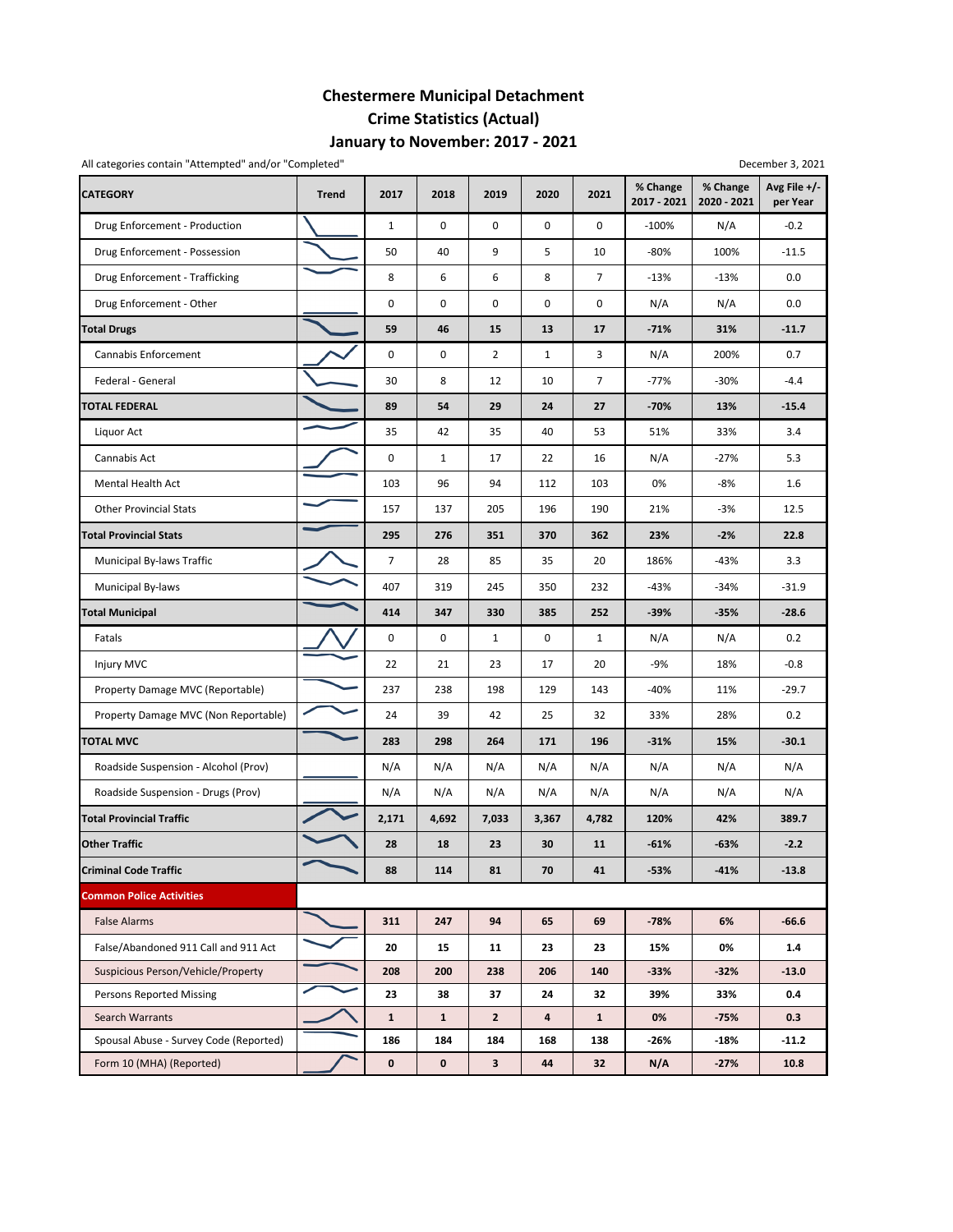## **November: 2017 ‐ 2021 Chestermere Municipal Detachment Crime Statistics (Actual)**

| <b>CATEGORY</b>                       | <b>Trend</b> | 2017                    | 2018           | 2019                    | 2020           | 2021           | % Change<br>2017 - 2021 | % Change<br>2020 - 2021 | Avg File +/-<br>per Year |
|---------------------------------------|--------------|-------------------------|----------------|-------------------------|----------------|----------------|-------------------------|-------------------------|--------------------------|
| Homicides & Offences Related to Death |              | $\mathbf 0$             | $\mathbf{1}$   | $\Omega$                | 0              | $\Omega$       | N/A                     | N/A                     | $-0.1$                   |
| Robbery                               |              | $\mathbf{1}$            | $\overline{2}$ | $\mathbf 0$             | 0              | $\mathbf{1}$   | 0%                      | N/A                     | $-0.2$                   |
| Sexual Assaults                       |              | $\mathsf{O}\xspace$     | 0              | $\mathbf{1}$            | 3              | 0              | N/A                     | $-100%$                 | 0.3                      |
| <b>Other Sexual Offences</b>          |              | 0                       | 0              | $\mathbf{1}$            | 0              | 0              | N/A                     | N/A                     | 0.0                      |
| Assault                               |              | 5                       | $\overline{7}$ | 6                       | 16             | 11             | 120%                    | $-31%$                  | 2.1                      |
| Kidnapping/Hostage/Abduction          |              | $\mathbf 0$             | $\pmb{0}$      | $\mathbf{1}$            | 0              | 0              | N/A                     | N/A                     | 0.0                      |
| Extortion                             |              | $\mathsf 0$             | $\mathbf 0$    | $\mathbf 0$             | 0              | $\mathbf 0$    | N/A                     | N/A                     | 0.0                      |
| <b>Criminal Harassment</b>            |              | $\mathbf{1}$            | 4              | $\mathbf{1}$            | 0              | $\mathbf{1}$   | 0%                      | N/A                     | $-0.4$                   |
| <b>Uttering Threats</b>               |              | $\pmb{0}$               | 5              | $\overline{2}$          | 4              | $\overline{7}$ | N/A                     | 75%                     | 1.3                      |
| <b>TOTAL PERSONS</b>                  |              | $\overline{\mathbf{z}}$ | 19             | 12                      | 23             | 20             | 186%                    | $-13%$                  | 3.0                      |
| Break & Enter                         |              | 5                       | 12             | 5                       | 3              | $\overline{4}$ | $-20%$                  | 33%                     | $-1.1$                   |
| Theft of Motor Vehicle                |              | 10                      | 6              | 5                       | $\mathbf{1}$   | 5              | $-50%$                  | 400%                    | $-1.5$                   |
| Theft Over \$5,000                    |              | 3                       | $\overline{2}$ | $\overline{4}$          | $\mathbf{1}$   | $\mathbf{1}$   | $-67%$                  | 0%                      | $-0.5$                   |
| Theft Under \$5,000                   |              | 29                      | 13             | 29                      | 8              | 19             | $-34%$                  | 138%                    | $-2.5$                   |
| Possn Stn Goods                       |              | 6                       | 5              | 3                       | 0              | $\mathbf{1}$   | -83%                    | N/A                     | $-1.5$                   |
| Fraud                                 |              | 8                       | 5              | 14                      | 6              | $\overline{7}$ | $-13%$                  | 17%                     | $-0.1$                   |
| Arson                                 |              | $\pmb{0}$               | $\pmb{0}$      | $\pmb{0}$               | 0              | 0              | N/A                     | N/A                     | 0.0                      |
| Mischief - Damage To Property         |              | $\mathbf 0$             | $\mathbf 0$    | 5                       | 16             | 5              | N/A                     | $-69%$                  | 2.6                      |
| Mischief - Other                      |              | 16                      | 14             | $\overline{\mathbf{4}}$ | $\mathbf{1}$   | $\overline{4}$ | $-75%$                  | 300%                    | $-3.7$                   |
| <b>TOTAL PROPERTY</b>                 |              | 77                      | 57             | 69                      | 36             | 46             | $-40%$                  | 28%                     | $-8.3$                   |
| <b>Offensive Weapons</b>              |              | 4                       | $\overline{2}$ | $\mathbf{1}$            | 4              | $\mathbf 0$    | $-100%$                 | $-100%$                 | $-0.6$                   |
| Disturbing the peace                  |              | 6                       | 5              | 3                       | $\overline{2}$ | 6              | 0%                      | 200%                    | $-0.3$                   |
| Fail to Comply & Breaches             |              | $\overline{2}$          | $\overline{2}$ | 3                       | $\overline{2}$ | 0              | $-100%$                 | $-100%$                 | $-0.4$                   |
| OTHER CRIMINAL CODE                   |              | $\overline{2}$          | $\sqrt{4}$     | 3                       | $\pmb{0}$      | $\overline{2}$ | 0%                      | N/A                     | $-0.4$                   |
| TOTAL OTHER CRIMINAL CODE             |              | 14                      | 13             | 10                      | 8              | 8              | $-43%$                  | 0%                      | $-1.7$                   |
| TOTAL CRIMINAL CODE                   |              | 98                      | 89             | 91                      | 67             | 74             | $-24%$                  | 10%                     | $-7.0$                   |

All categories contain "Attempted" and/or "Completed"

December 3, 2021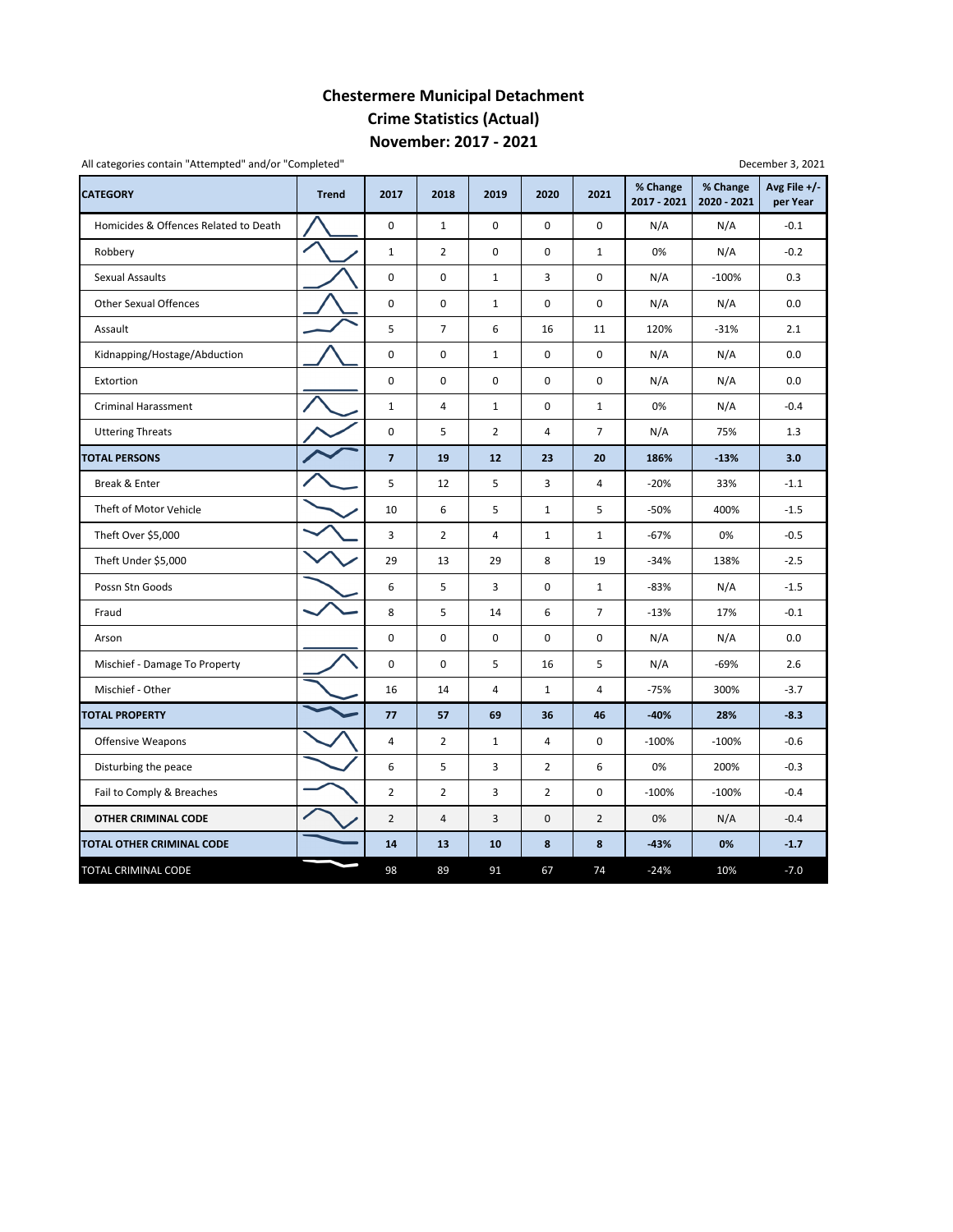## **November: 2017 ‐ 2021 Chestermere Municipal Detachment Crime Statistics (Actual)**

| All categories contain "Attempted" and/or "Completed" |              |                         |                |                         |                         |                | December 3, 2021        |                         |                          |  |  |  |  |
|-------------------------------------------------------|--------------|-------------------------|----------------|-------------------------|-------------------------|----------------|-------------------------|-------------------------|--------------------------|--|--|--|--|
| <b>CATEGORY</b>                                       | <b>Trend</b> | 2017                    | 2018           | 2019                    | 2020                    | 2021           | % Change<br>2017 - 2021 | % Change<br>2020 - 2021 | Avg File +/-<br>per Year |  |  |  |  |
| Drug Enforcement - Production                         |              | 0                       | $\mathbf 0$    | $\mathbf 0$             | $\mathbf 0$             | $\mathbf 0$    | N/A                     | N/A                     | 0.0                      |  |  |  |  |
| Drug Enforcement - Possession                         |              | 4                       | 0              | 0                       | 0                       | $\overline{2}$ | -50%                    | N/A                     | $-0.4$                   |  |  |  |  |
| Drug Enforcement - Trafficking                        |              | 0                       | 1              | $\mathbf{1}$            | 0                       | 0              | N/A                     | N/A                     | $-0.1$                   |  |  |  |  |
| Drug Enforcement - Other                              |              | 0                       | 0              | 0                       | 0                       | 0              | N/A                     | N/A                     | 0.0                      |  |  |  |  |
| <b>Total Drugs</b>                                    |              | 4                       | $\mathbf{1}$   | $\mathbf{1}$            | $\mathbf{0}$            | $\overline{2}$ | -50%                    | N/A                     | $-0.5$                   |  |  |  |  |
| Cannabis Enforcement                                  |              | 0                       | 0              | 0                       | 0                       | 0              | N/A                     | N/A                     | 0.0                      |  |  |  |  |
| Federal - General                                     |              | 0                       | 0              | $\mathbf{1}$            | 0                       | 0              | N/A                     | N/A                     | 0.0                      |  |  |  |  |
| <b>TOTAL FEDERAL</b>                                  |              | 4                       | $\mathbf{1}$   | $\overline{2}$          | $\mathbf{0}$            | $\overline{2}$ | -50%                    | N/A                     | $-0.5$                   |  |  |  |  |
| Liquor Act                                            |              | 3                       | 4              | $\mathbf{1}$            | $\overline{2}$          | 5              | 67%                     | 150%                    | 0.2                      |  |  |  |  |
| Cannabis Act                                          |              | $\pmb{0}$               | $\mathbf{1}$   | 3                       | $\overline{2}$          | $\overline{2}$ | N/A                     | 0%                      | 0.5                      |  |  |  |  |
| Mental Health Act                                     |              | 9                       | 15             | 5                       | 15                      | 10             | 11%                     | $-33%$                  | 0.2                      |  |  |  |  |
| <b>Other Provincial Stats</b>                         |              | 5                       | 8              | 11                      | 17                      | 17             | 240%                    | 0%                      | 3.3                      |  |  |  |  |
| <b>Total Provincial Stats</b>                         |              | 17                      | 28             | 20                      | 36                      | 34             | 100%                    | $-6%$                   | 4.2                      |  |  |  |  |
| Municipal By-laws Traffic                             |              | 0                       | 2              | 6                       | 0                       | 0              | N/A                     | N/A                     | $-0.2$                   |  |  |  |  |
| Municipal By-laws                                     |              | 33                      | 21             | 23                      | 19                      | 22             | $-33%$                  | 16%                     | $-2.4$                   |  |  |  |  |
| <b>Total Municipal</b>                                |              | 33                      | 23             | 29                      | 19                      | 22             | $-33%$                  | 16%                     | $-2.6$                   |  |  |  |  |
| Fatals                                                |              | 0                       | 0              | 0                       | $\mathbf 0$             | 0              | N/A                     | N/A                     | 0.0                      |  |  |  |  |
| Injury MVC                                            |              | $\mathbf{1}$            | 4              | 0                       | $\mathbf{1}$            | $\mathbf{1}$   | 0%                      | 0%                      | $-0.3$                   |  |  |  |  |
| Property Damage MVC (Reportable)                      |              | 22                      | 29             | 28                      | 11                      | 13             | $-41%$                  | 18%                     | $-3.6$                   |  |  |  |  |
| Property Damage MVC (Non Reportable)                  |              | $\sqrt{4}$              | $\overline{2}$ | 4                       | $\mathbf{1}$            | 0              | $-100%$                 | $-100%$                 | $-0.9$                   |  |  |  |  |
| <b>TOTAL MVC</b>                                      |              | 27                      | 35             | 32                      | 13                      | 14             | $-48%$                  | 8%                      | $-4.8$                   |  |  |  |  |
| Roadside Suspension - Alcohol (Prov)                  |              | N/A                     | N/A            | N/A                     | N/A                     | N/A            | N/A                     | N/A                     | N/A                      |  |  |  |  |
| Roadside Suspension - Drugs (Prov)                    |              | N/A                     | N/A            | N/A                     | N/A                     | N/A            | N/A                     | N/A                     | N/A                      |  |  |  |  |
| <b>Total Provincial Traffic</b>                       |              | 545                     | 452            | 637                     | 327                     | 253            | $-54%$                  | $-23%$                  | $-70.9$                  |  |  |  |  |
| <b>Other Traffic</b>                                  |              | $\overline{2}$          | $\mathbf{1}$   | $\overline{2}$          | 4                       | $\mathbf{0}$   | $-100%$                 | $-100%$                 | $-0.1$                   |  |  |  |  |
| <b>Criminal Code Traffic</b>                          |              | $\overline{\mathbf{3}}$ | 11             | $\overline{\mathbf{3}}$ | 6                       | $\mathbf{1}$   | $-67%$                  | $-83%$                  | $-0.9$                   |  |  |  |  |
| <b>Common Police Activities</b>                       |              |                         |                |                         |                         |                |                         |                         |                          |  |  |  |  |
| <b>False Alarms</b>                                   |              | 33                      | 9              | $\overline{\mathbf{z}}$ | $\overline{\mathbf{4}}$ | 9              | $-73%$                  | 125%                    | $-5.3$                   |  |  |  |  |
| False/Abandoned 911 Call and 911 Act                  |              | 5                       | 0              | 2                       | $\mathbf{2}$            | $\mathbf{1}$   | -80%                    | -50%                    | -0.6                     |  |  |  |  |
| Suspicious Person/Vehicle/Property                    |              | 23                      | 17             | 19                      | 14                      | 14             | $-39%$                  | 0%                      | $-2.1$                   |  |  |  |  |
| <b>Persons Reported Missing</b>                       |              | $\mathbf{1}$            | 1              | 5                       | 4                       | $\mathbf{2}$   | 100%                    | -50%                    | 0.5                      |  |  |  |  |
| Search Warrants                                       |              | $\mathbf 0$             | $\mathbf 0$    | 0                       | $\mathbf 0$             | $\mathbf 0$    | N/A                     | N/A                     | 0.0                      |  |  |  |  |
| Spousal Abuse - Survey Code (Reported)                |              | 9                       | 15             | 13                      | 13                      | 13             | 44%                     | 0%                      | 0.6                      |  |  |  |  |
| Form 10 (MHA) (Reported)                              |              | $\pmb{0}$               | $\pmb{0}$      | $\overline{2}$          | 5                       | $\mathbf{2}$   | N/A                     | $-60%$                  | 0.9                      |  |  |  |  |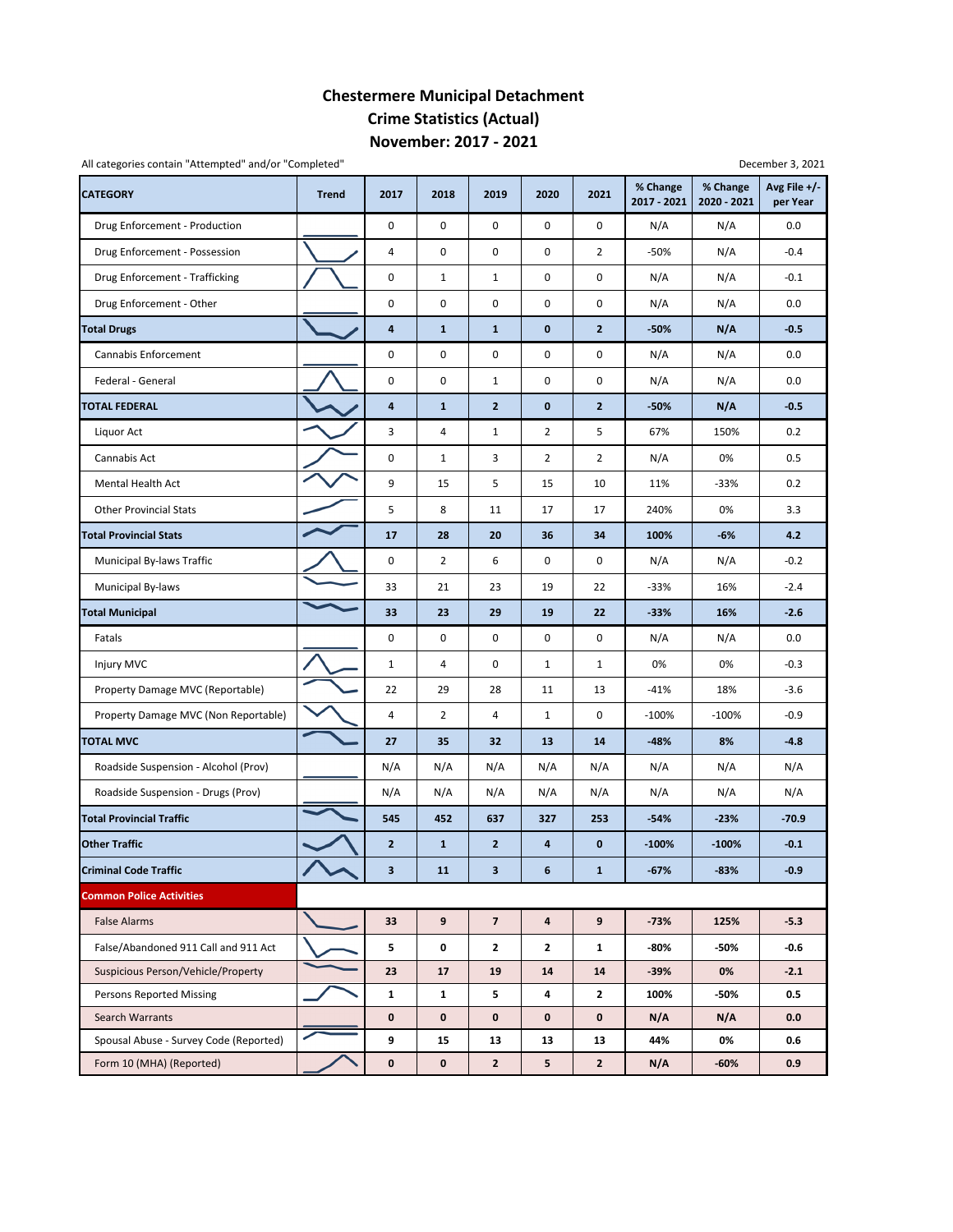### **January to November: 2017 ‐ 2021 Chestermere Municipal Detachment Crime Statistics (Actual)**

**Category Trend 2017 2018 2019 2020 2021 FLAG Theft Motor Vehicle (Total) 73 98 57 49 36 Within Norm** Auto 16 23 17 8 4 Within Norm Truck 26 26 33 19 18 14 Within Norm SUV 21 20 12 16 12 Within Norm Van 1 7 4 0 3 Within Norm Motorcycle 22121 Within Norm Other 68200 Mithin Norm 2011 12:00 Mithin Norm 2012 12:00 Mithin Norm 2012 12:00 Mithin Norm 2012 12:00 Mithin Norm Take Auto without Consent  $\begin{vmatrix} 1 & 1 & 2 & 3 \\ 2 & 1 & 5 & 2 \end{vmatrix}$  Within Norm **Break and Enter (Total)\* 60 66 64 37 13 Within Norm** Business 5 4 12 4 1 Within Norm Residence 49 59 48 26 7 Within Norm Cottage or Seasonal Residence **1996 Cottage or Seasonal Residence** 1000000 Within Norm Other 33154 Within Norm **Theft Over & Under \$5,000 (Total) 302 334 241 171 135 Within Norm** Theft from a motor vehicle 191 208 113 74 62 Within Norm Shoplifting 17 10 11 27 23 15 Within Norm Mail Theft (includes all Mail offences)  $\begin{array}{|c|c|c|c|c|c|}\n\hline\n\diagup\big| & \diagup\big| & \diagup\big| & \diagup\big| & \diagup\big| & \diagup\big| & \diagup\big| & \diagdown\big| & \diagdown\big| & \diagdown\big| & \diagdown\big| & \diagdown\big| & \diagdown\big| & \diagdown\big| & \diagdown\big| & \diagdown\big| & \diagdown\big| & \diagdown\big| & \diagdown\big| & \diagdown\big| & \diagdown\big| & \diagdown\big| & \diagdown$  Theft of bicycle 47366 Within Norm Other Theft 85 101 98 68 46 Within Norm

| <b>Mischief To Property</b>          | 186 | 233 | 134 | 151 | 126 | Within Norm  |
|--------------------------------------|-----|-----|-----|-----|-----|--------------|
| Suspicious Person/ Vehicle/ Property | 208 | 200 | 238 | 206 | 140 | Within Norm  |
| Fail to Comply/Breach                | 39  | 51  | 73  | 28  | 33  | Within Norm  |
| <b>Wellbeing Check</b>               | 33  | 54  | 42  | 42  | 60  | <b>Issue</b> |
| <b>Mental Health Act</b>             | 103 | 96  | 94  | 112 | 103 | Within Norm  |
| <b>False Alarms</b>                  | 311 | 247 | 94  | 65  | 69  | Within Norm  |

| <b>Traffic</b>                                                 | <b>Trend</b> | 2017 | 2018 | 2019 | 2020 | 2021 | <b>FLAG</b>  |
|----------------------------------------------------------------|--------------|------|------|------|------|------|--------------|
| Roadside Suspensions - alcohol related - No grounds to charge* |              | 3    | 2    | 6    |      | 0    | Within Norm  |
| Occupant Restraint/Seatbelt Violations*                        |              | 121  | 134  | 207  | 117  | 432  | <b>Issue</b> |
| Speeding Violations*                                           |              | 677  | 2352 | 3849 | 1437 | 1599 | Within Norm  |
| Intersection Related Violations*                               |              | 179  | 246  | 286  | 102  | 263  | Within Norm  |
| Other Non-Moving Violation*                                    |              | 631  | 1248 | 1669 | 970  | 1562 | Within Norm  |
| Pursuits**                                                     |              | 3    | 3    | 10   | 17   | 11   | Within Norm  |
| Other CC Traffic**                                             |              | 16   | 16   | 6    | 4    | 5    | Within Norm  |

\*"Actual" \*\*"Reported"

Categories flagged with "Issue" only indicate that the current number of offences are higher the statistical norm based on previous years.

#### All categories contain "Attempted" and/or "Completed"

December 3, 2021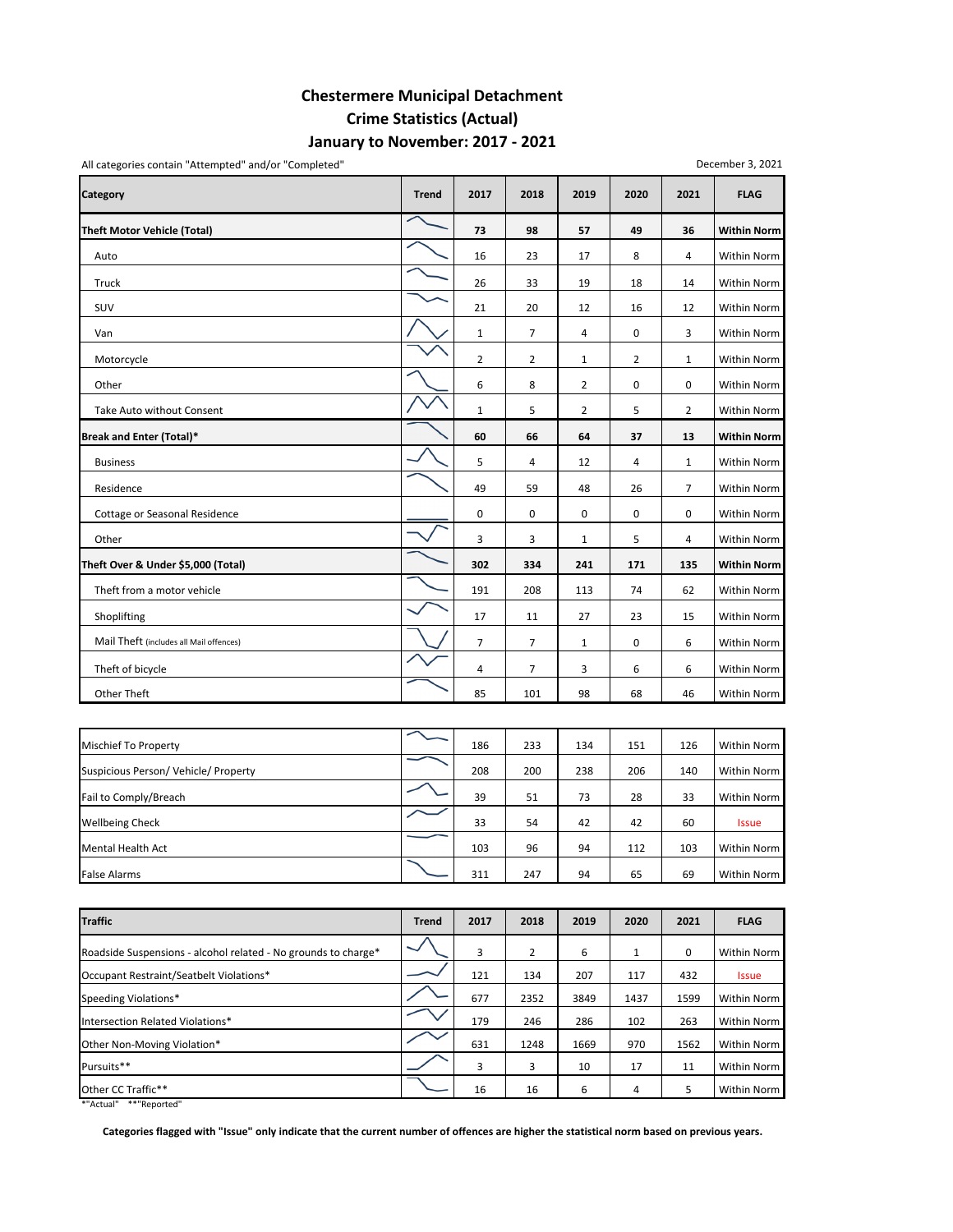#### **Chestermere Municipal Detachment ‐ Break and Enters (includes unlawfully in a dwelling place)**

All categories contain "Attempted" and/or "Completed"

December 3, 2021

| 2020                 |                |     |             |              |             |              |             |              |     |     |            |            |  |
|----------------------|----------------|-----|-------------|--------------|-------------|--------------|-------------|--------------|-----|-----|------------|------------|--|
| <b>Month</b>         | Jan            | Feb | Mar         | Apr          | May         | Jun          | Jul         | Aug          | Sep | Oct | <b>Nov</b> | <b>Dec</b> |  |
| <b>Actuals</b>       | $\mathbf{1}$   | 8   | 7           | 3            | $\mathbf 1$ | $\mathbf{1}$ | 3           | $\mathbf{1}$ | 4   | 5   | 3          | 3          |  |
| <b>Running Total</b> | $\mathbf{1}$   | 9   | 16          | 19           | 20          | 21           | 24          | 25           | 29  | 34  | 37         | 40         |  |
| Quarter              |                | 16  |             |              | 5           |              |             | 8            |     |     | 11         |            |  |
| 2021                 |                |     |             |              |             |              |             |              |     |     |            |            |  |
|                      |                |     |             |              |             |              |             |              |     |     |            |            |  |
| <b>Month</b>         | Jan            | Feb | Mar         | Apr          | May         | Jun          | Jul         | Aug          | Sep | Oct | Nov        | <b>Dec</b> |  |
| <b>Actuals</b>       | $\overline{2}$ | 1   | $\mathbf 0$ | $\mathbf{1}$ | 0           | 1            | $\mathbf 0$ | 1            | 3   | 0   | 4          |            |  |
| <b>Running Total</b> | $\overline{2}$ | 3   | 3           | 4            | 4           | 5            | 5           | 6            | 9   | 9   | 13         |            |  |
| Quarter              |                | 3   |             |              | 2           |              |             | 4            |     |     | <b>TBD</b> |            |  |

#### **Chestermere Municipal Detachment ‐ Theft of Motor Vehicles (includes taking without consent)**

All categories contain "Attempted" and/or "Completed"

**Month Jan Feb Mar Apr May Jun Jul Aug Sep Oct Nov Dec** Actuals | 7 | 6 | 6 | 5 | 4 | 1 | 1 | 4 | 7 | 7 | 1 | 7 **Running Total** 7 13 19 24 28 29 30 34 41 48 49 56 **Quarter Month Jan Feb Mar Apr May Jun Jul Aug Sep Oct Nov Dec** Actuals | 5 | 3 | 0 | 3 | 1 | 6 | 2 | 3 | 4 | 4 | 5 **Running Total** 5 8 8 8 11 12 18 20 23 27 31 36 **Quarter** ‐38% ‐33% ‐32% ‐34% ‐35% ‐27% **Year over Year % Change** ‐29% ‐38% ‐58% ‐54% ‐57% **2021** 8 | 10 | 9 | TBD **2020** 19 10 12 12 15

December 3, 2021